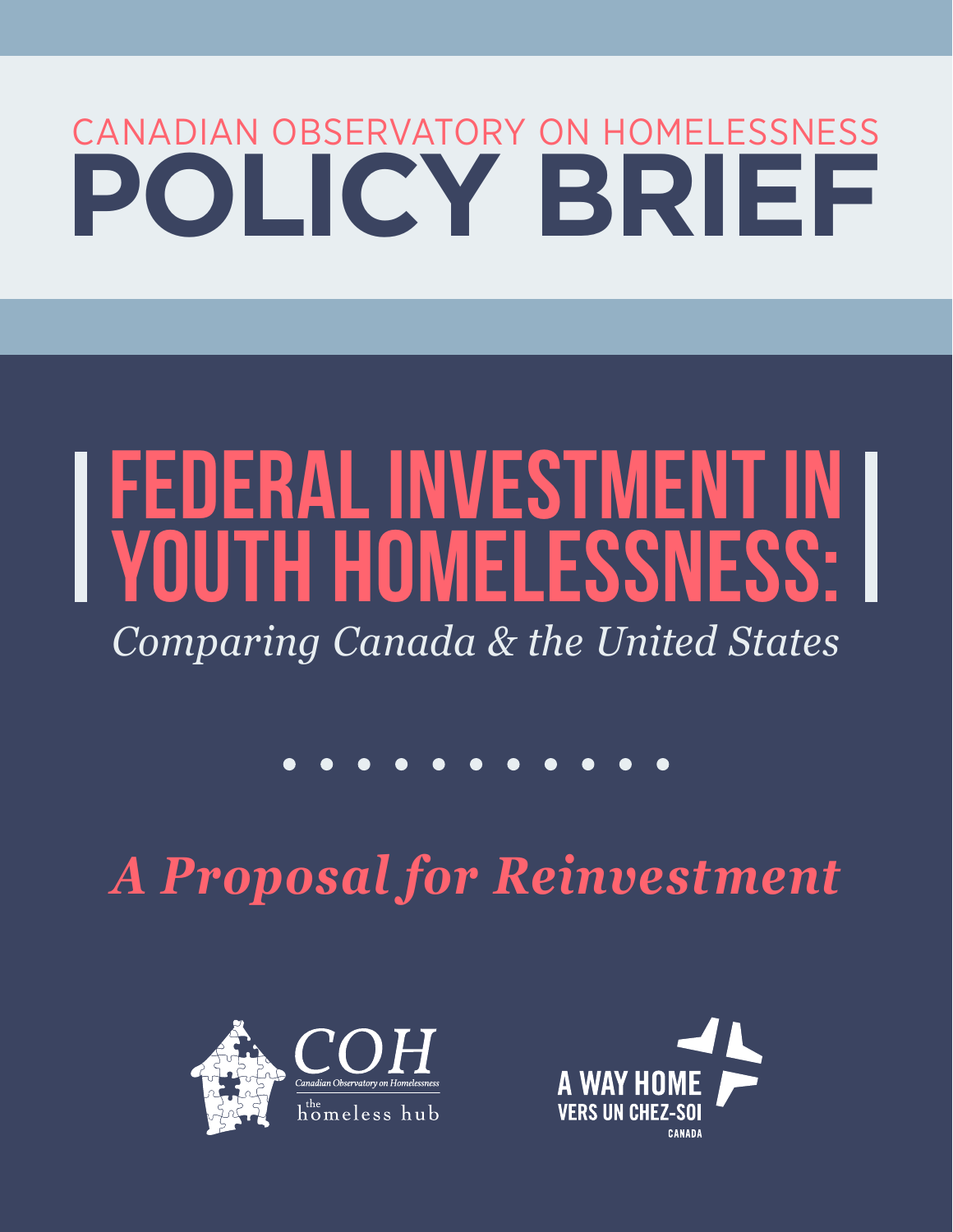## **The Need For A National Youth Homelessness Strategy**

Over the past 16 years, the Government of Canada, through its National Homelessness Initiative and the Homelessness Partnering Strategy, has actively supported communities across the country to address homelessness. While many communities have used part of their federal investment to support youthfocused programs and services, there has not been a strategic focus on youth homelessness since the early years of the program.

In this policy brief, we make the case that there is now an opportunity for the Government of Canada to work with community partners to address youth homelessness in a much more strategic and effective manner. There is a growing recognition that youth homelessness is distinct from adult homelessness in terms of its causes and conditions and it then follows that so must be the solutions. There is also an acknowledgement that we must do things differently; that managing the problem through emergency services is not enough if young people become mired in homelessness and find it difficult to escape. While emergency supports will always be necessary and important, we need to shift our energy and focus to preventing youth from becoming homeless on the one hand, and assisting others to exit homelessness as quickly as possible, and in a safe and planned way with necessary supports.

Not only have attitudes shifted about the need to prioritize youth homelessness, the conditions necessary to support such a shift have begun to take hold:

- ¡ **Knowledge base** *A growing body of research, evidence informed practice and policy now supports the proposition that we can effectively end homelessness. Innovative approaches from across the country, as well as effective interventions from around the world, demonstrate how prevention focused approaches reduce the number of young people who become homeless, and shorten the experience of those who do.*<sup>i</sup>
- **Community action** There are at least ten communities across *the country engaging in processes to plan and implement youth homelessness strategies, and many more have indicated a readiness to do so.*

*Given growing recognition of the need to do things differently, now is the perfect time for the Government of Canada to work with community partners to address youth homelessness in a much more strategic and effective manner.*

- **Provincial / Territorial engagement** Alberta is the first provincial *or territorial government to release a youth homelessness strategy, while Ontario has made this one of its four key homelessness priorities. Other provinces, including Newfoundland and Labrador and Manitoba, have signaled a strong interest in moving in this direction.*
- ¡ **Community capacity and readiness** *A Way Home, a cross-sectoral coalition employing a solutions-focused approach to systemic change, program planning and implementation, will support communities to engage in this work. A Way Home is dedicated to co-creating and amplifying solutions with communities and all levels of government.*

There is now an opportunity to move towards a more coordinated pan-Canadian effort to address youth homelessness. In this regard, there is a key role to be played by the Government of Canada. The new government has declared amongst its priorities a focus on youth (with the Prime Minister assuming responsibility for this portfolio) affordable housing, employment, justice reform, positive engagement with Indigenous people and communities, and a new approach to working with provincial and territorial governments. Building on the solid work of the Homelessness Partnering Strategy, there is now a real opportunity for the Government of Canada to engage with communities, provinces and territories in the development of a national strategy to prevent, reduce and end youth homelessness.

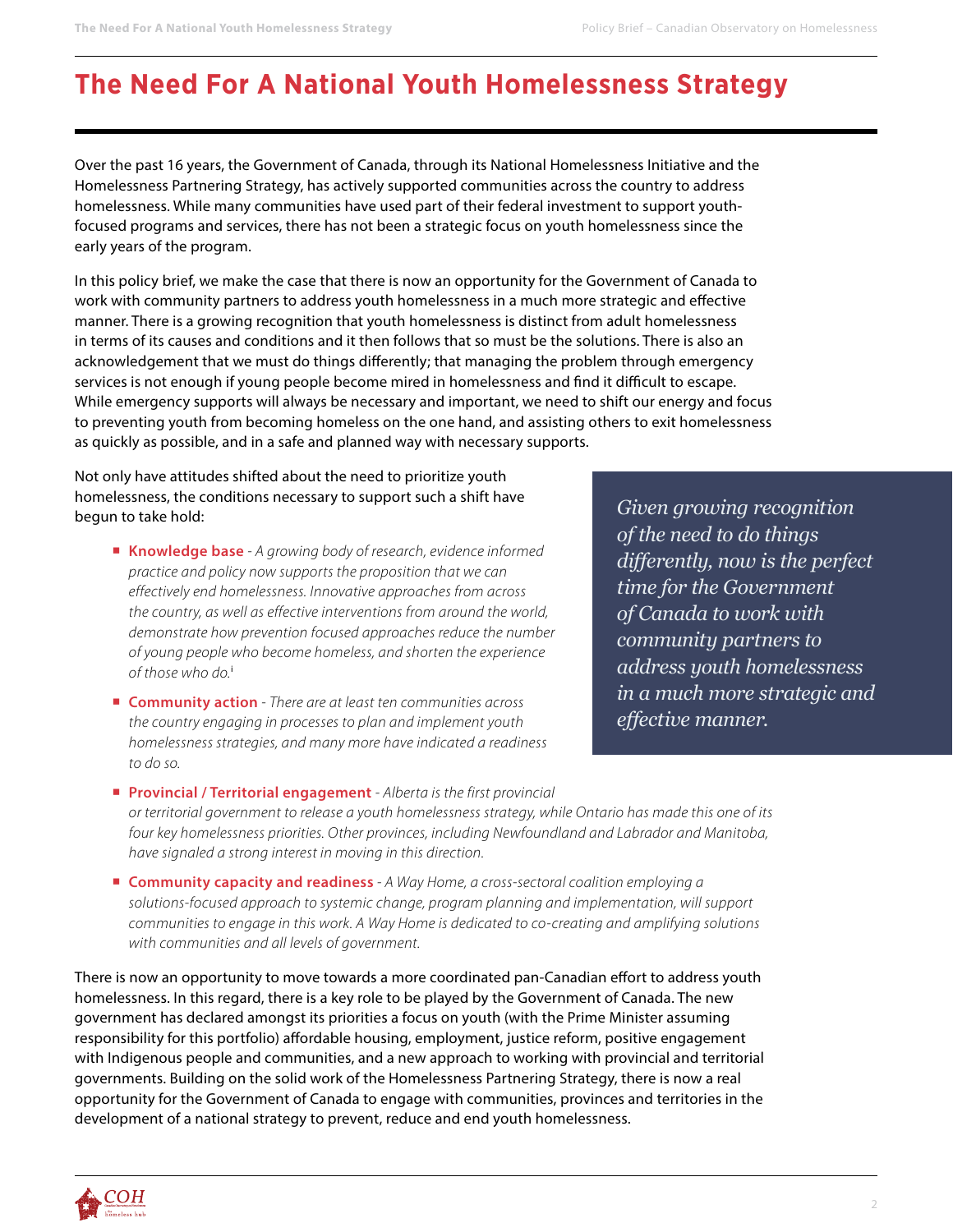## **Federal Investment In Canada**

The Government of Canada first announced a homelessness strategy in December 1999, with the launch of the National Homelessness Initiative, with an original allocation of \$753 million (CDN) over three years, of which \$311M went to CMHC. This meant the annual budget of the National Homelessness Initiative was \$147M or, adjusted for inflation, 211M. In subsequent years – including when the program was renamed the Homelessness Partnering Strategy in 2007, the program was renewed on an annual or semi-annual

basis, with either a flat-lined budget (and no increase for inflation) or a reduced allocation. When the Government of Canada announced the fiveyear renewal of the Homelessness Partnering Strategy in 2014, the annual budget was reduced once again from \$131M to \$119M, but with a new mandate to focus more of its investment on Housing First.

While the Homelessness Partnering Strategy currently provides program funding to communities to address youth homelessness, there is no targeted strategy or funding stream. This was not always the case. During the first three years of the National Homelessness Initiative (1999-2003), the government allocated **\$59 million targeted for youth homelessness** or almost \$20M annually. Adjusted for inflation, this amounted to a **\$26.5M annual expenditure to address youth homelessness for the years 2000-2003**. This component was delivered through the existing HRDC Youth Employment Strategy (YES), and was discontinued in 2003.

*The Federal investment in homelessness has declined from \$211M annually in 1999 to \$119M today. Moreover, an original annual allocation of \$20M to address youth homelessness was dropped in 2003.*

### **Federal Investment In The United States**

The United States federal government has a longer history of national programs that address homelessness, going back to the 1970s. At the same time, it invests considerably more than does the Canadian government, targeting \$5.5 billion annually for programs that address homelessness. Moreover, there has long been a significant investment in targeted funding for youth homelessness going back to the 1970s. This funding is directed through different

funding streams, and is an outcome of four key pieces of legislation: the **Runaway and Homeless Youth Act (RHYA)** (1974), the **Foster Care Independence Act** of 1999, the **McKinney-Vento Act Education for Homeless Children and Youth** (1987); and the **American Recovery and Reinvestment Act** (2009). Below is a summary of key federal investments in the current budget (2016-17).

#### **ANNUAL US FEDERAL BUDGET EXPENDITURES ON YOUTH HOMELESSNESS**ii

Runaway and Homeless Youth Act \$170.97 million (\$123M USD) Education for Children and Youth Act \$99.38 million (\$71.5M USD) New allocation in 2016: Congress recently approved an additional \$73.39 million (\$52.8M USD)

TOTAL Federal Spending on Youth Homelessness: \$343.75 million (CDN) Adjusted for the Canadian population size this amounts to an annual investment of \$37.85 million (CDN)

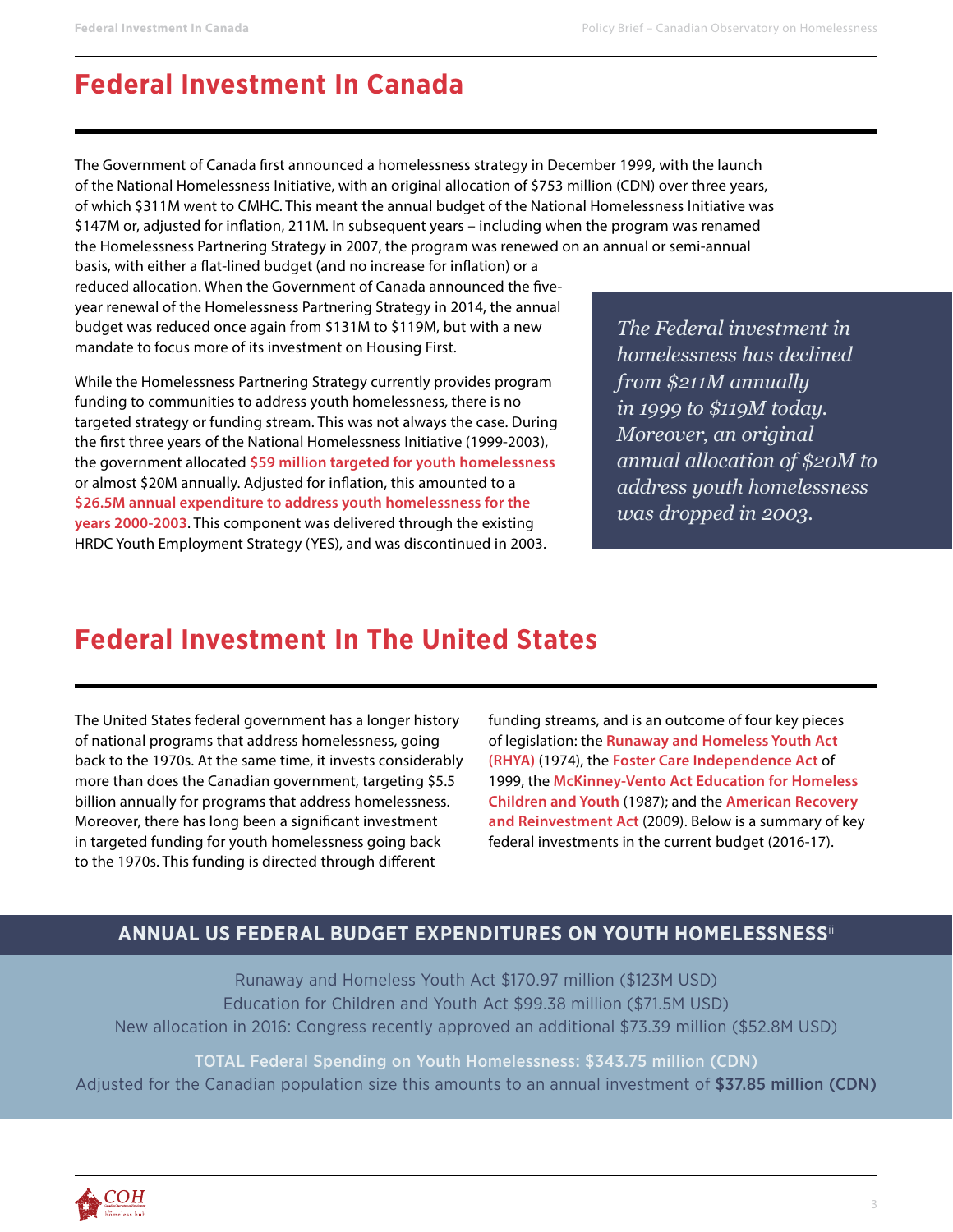#### **HOW IS THIS MONEY SPENT?**

#### **EDUCATION FOR HOMELESS CHILDREN & YOUTH**

"To ensure that all children and youth experiencing homelessness have equal access to the same free, appropriate public education available to other children, the Education for Homeless Children and Youth Program provides assistance to States to: (1) establish or designate an Office of Coordinator of Education of Homeless Children and Youths; (2) develop and carry out a State plan for the education of homeless children; and (3) make sub-grants to local educational agencies to support the education of children experiencing homelessness." iii Note that much of this is for children in homeless families not unattached youth. **2016 (proposed) - \$71.5 million**

#### **RUNAWAY AND HOMELESS YOUTH ACT**

*The United States federal government commits \$343M (CDN) annually to address youth homelessness, which adjusted to the Canadian context would equal \$38M (CDN).*

"The Runaway and Homeless Youth Program funds hundreds of community and faith-based organizations through three grant programs that serve the runaway and homeless youth population: the Basic Center Program, the Street Outreach Program and the Transitional Living Program. The President's Budget requests an additional \$9 million for RHYA over 2015 funding levels. The Basic Center Program establishes or strengthens locally controlled, community and faith-based programs that address the immediate needs of runaway and homeless youth and their families. Basic Centers provide youth with temporary emergency shelter, food, clothing and referrals for health care. Other types of assistance provided to youth and their families may include individual, group, and family counseling, recreation programs, and aftercare services for youth once they leave the shelter. Grants can also be used for outreach activities targeting youth who may need assistance. The Transitional Living Program provides shelter, skills training and support services to homeless youth between the ages of 16 and 22 for a continuous period generally not exceeding 540 days, or in exceptional circumstances 635 days. Youth are provided with stable, safe living accommodations and services that help them develop the skills necessary to move to independence. Living accommodations may be host family homes, group homes, or supervised apartments. The Street Outreach Program provides educational and prevention services to runaway and street youth who have been subject to, or are at risk of, sexual exploitation or abuse. The program works to establish and build relationships between youth and program outreach staff in order to help youth leave the streets." iv **2016 (proposed) - \$123 million**

#### **NEW FEDERAL SPENDING FOR THIS YEAR:**

"Congressional leaders passed and President Obama signed the FY 2016 omnibus spending bill, which funds all federal operations. We're excited to announce that this budget bill designates approximately \$52.5 million in new funding for work to address youth homelessness in America. The majority of the money – \$33 million – will be invested by U.S. Department of Housing and Urban Development (HUD) in up to 10 communities, including four rural communities, across the country to identify successful strategies to end youth homelessness in America. This investment will be vital in informing a comprehensive national approach and aid in reaching the Federal Government's goal of ending youth homelessness by 2020. An additional \$5 million will be allocated for HUD to provide technical assistance on youth homelessness, as well as \$4.5 million for HUD and the U.S. Department of Health and Human Services (HHS) to research youth homelessness. By connecting communities with dedicated resources to aid youth and those who serve them, we will finally get the answers to the many questions we still have about what actually works to end youth homelessness. And, if a young person does find themselves without a home, these resources will support our efforts to ensure that their experience is rare, brief, and one-time." **2016 (proposed) - \$52.5 million**

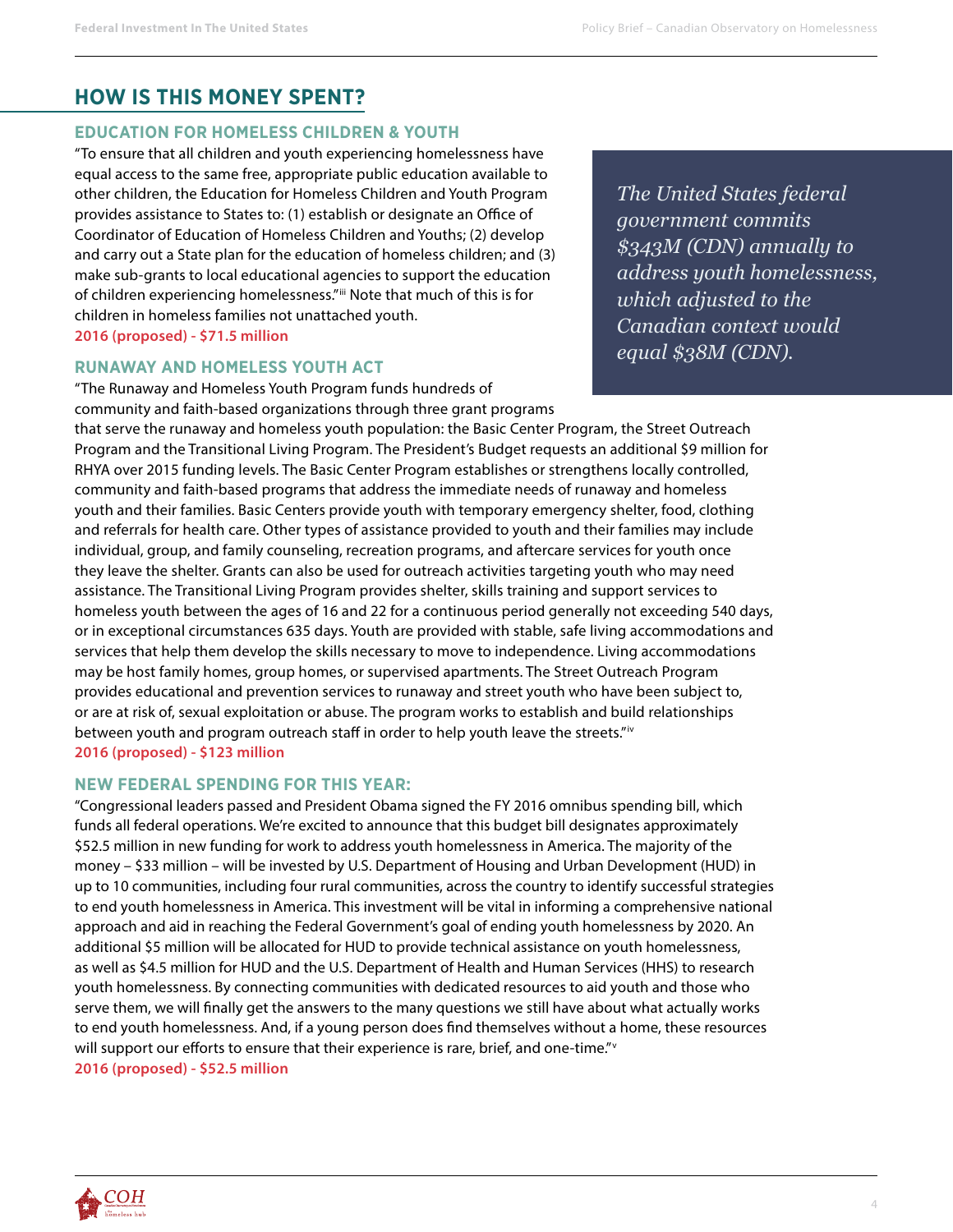## **The Case For A Renewed Federal Investment**

#### **WHY ADDRESSING YOUTH HOMELESSNESS SHOULD BE A NATIONAL PRIORITY**

Youth homelessness, while a seemingly intractable problem, is one we must urgently address. Approximately 20% of all homeless people in Canada are between the ages of 13 and 25. This means that over the course of the year there are between 35-40,000 young people who experience homelessness, and on a given night at least 6,000. There are no indications that the situation is getting any better. To tackle the problem, we must begin by recognizing that youth homelessness is distinct from adult homelessness in terms of it causes and conditions, and therefore so must be the solutions.

The longer we let young people become mired in homelessness, the more they are exposed to the risks of sexual and economic exploitation, the more likely they are to experience trauma, declining health and addictions, and the greater the difficulty they will have in leaving the streets. Once on the streets it is not long before young people become entrenched in the street youth lifestyle. The long-term consequences are considerable, including:

- *Increased risk of exploitation, violence, victimization, physical and sexual abuse.*
- *Greater involvement with the police and the justice system.*
- *Disengagement from school and difficulty obtaining employment.*
- *Stress, depression, anxiety disorders and suicide.*
- *Increased use of substances to cope*.

While many young people are able to move forward with their lives because of their incredible strength and perseverance, this is not the case for all homeless youth who many require additional supports and services in order to end their homelessness.

With a renewed federal investment to address youth homelessness, we not only curtail negative consequences, but we create new opportunities:

- ¡ *Increased housing stability for youth through rehousing (Housing First for youth) or family reunification.*
- *Increased resiliency in young people and their families.*
- ¡ *Prevention of youth homelessness through education and enhanced family and natural supports.*
- *Access to education, income and employment opportunities.*
- ¡ *Effective models of accommodation and support that give young people options and choice in how they move forward with their lives.*
- *Increased high school graduation and labour market participation.*
- ¡ *Healthy transitions to adulthood and well-being.*
- *Reduced transition to adult (and chronic) homelessness.*

If we believe that all young people, regardless of their background, deserve necessary supports and opportunities in order to transition into adulthood and well-being, then we have to tackle youth homelessness head on. Additionally, if we are truly concerned about addressing chronic homelessness amongst adults, we must recognize that for many of those individuals, their pathway into homelessness began when they were young. Early interventions that prevent and reduce youth homelessness may have the impact of reducing the incidence of chronic homelessness amongst adults.

*All young people in Canada, regardless of their background or situation, deserve necessary supports and opportunities to be able to transition to adulthood and well-being.* 

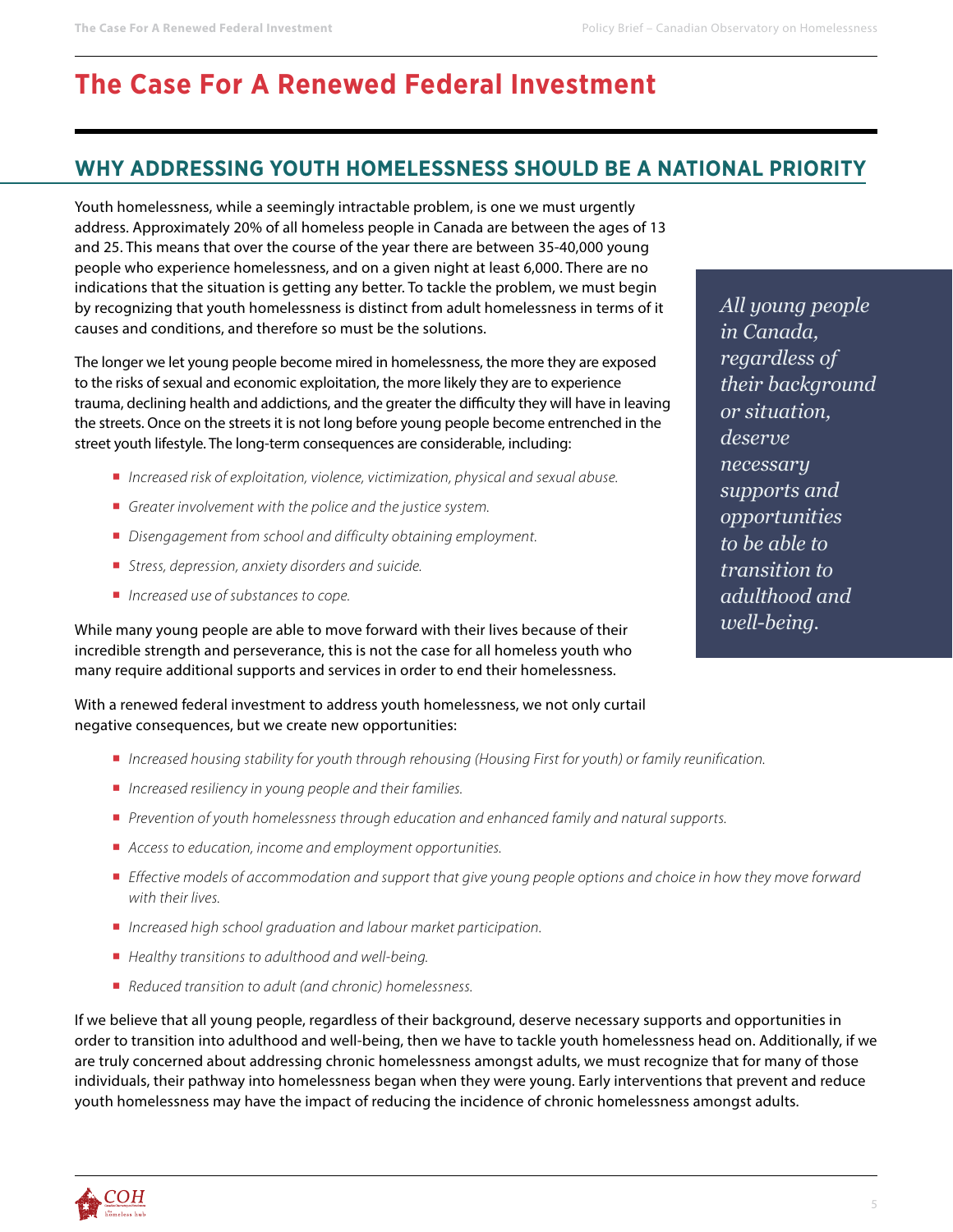#### **WHAT SHOULD A RENEWED FEDERAL INVESTMENT SUPPORT?**

The Government of Canada should directly invest in community strategies that prevent, reduce and end youth homelessness. While many communities in Canada currently have some level of service provision that addresses youth homelessness, this for the most part reflects a crisis response (emergency shelters and day programs). Few communities have comprehensive plans or strategies to address youth homelessness. While the crisis response is important, this means that we are primarily 'managing' the problem, as opposed to preventing, reducing and ending youth homelessness. There is a need to shift direction if we truly want to address this problem.

A Federal investment to address youth homelessness will help communities across the country make this shift, by providing them with the knowledge, direction and resources to achieve results. Federal leadership in this area could at the same time align with and support provincial initiatives, strategies and responsibilities. The Province of Alberta is the first in Canada to develop and implement a comprehensive youth homelessness strategy. Ontario has signaled that youth homelessness is one of its key priority areas. There is a real opportunity for the Federal government to build on and leverage these developments, and provide new opportunities to inspire, catalyze and support other provinces and territories to move in this direction. Finally, the Federal government should work closely with Indigenous

communities to develop strategies to support Indigenous youth to reduce the risk that they will enter homelessness. Working in collaboration with all levels of government, there is a real opportunity for the Government of Canada to lead and make a difference.

Given the Government of Canada's stated interest in supporting youth and young adults and that a targeted strategy to address youth homelessness is currently absent at the Federal level, it is now time for a more proactive Federal role in supporting communities to implement plans that shift the focus from 'managing' the crisis to preventing, reducing and ending youth homelessness. Key to this will be to provide communities with resources to adapt and implement program models designed to achieve these results. The Government of Canada should make an investment with the intent of ending youth homelessness by 2026. A renewed investment should focus on the following:

*Federal investment and leadership can help communities address the problem of youth homelessness by providing them with knowledge, direction and resources necessary to achieve results.* 

#### **1) COMMUNITY PLANNING**

Funding should be available to support communities to develop and implement plans to address youth homelessness that focus on prevention, and on helping young people who are currently experiencing homelessness exit homelessness as rapidly as possible, with the necessary supports they need to make a successful transition to adulthood and well-being. Such plans should set clear targets for the reduction of youth homelessness. They should also align with existing local and provincial plans, and poverty reduction strategies.

It is recommended that the Government of Canada invest in ten new communities of various sizes annually with two years of funding support for planning and implementation for each of the next four years. Through this investment, not only will forty communities be actively engaged in addressing youth homelessness, but this capacity and knowledge base can be leveraged regionally and provincially to build broader support for action. Through the efforts of A Way Home, a significant knowledge base currently exists for planning and implementation, as well as aligning plans with other planning mechanisms to end homelessness and poverty reduction strategies.

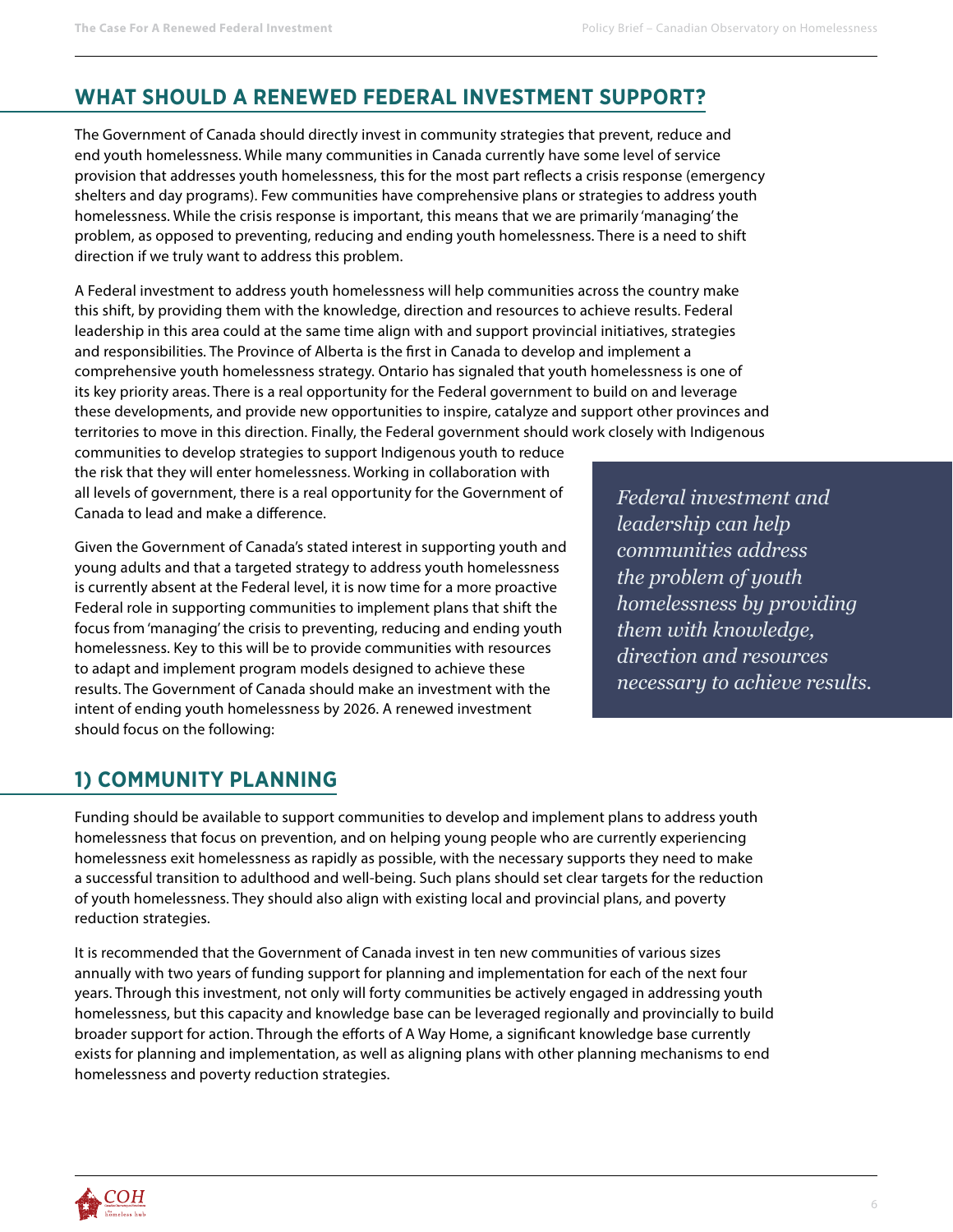#### **2) PROGRAM INTERVENTIONS**

Central to community plans are program models that will enable communities to make the shift to an approach that focuses more on prevention and helping young people exit homelessness. The proposed program interventions are based on research from Canada and elsewhere in the world (United States, United Kingdom, Australia and Scotland, in particular). Many of these program models have a strong evidence base, while others are promising practices. These models can be applied in urban, suburban, rural and remote communities. Below is an overview of effective program models:

#### *Preventing, Reducing & Ending Youth Homelessness*



#### **A) YOUTH HOMELESSNESS PREVENTION**

Preventing youth homelessness means working upstream to help young people and their families, before homelessness becomes a problem. There are excellent examples of intervention strategies from Canada and elsewhere in the world. The evidence base for the effectiveness of such interventions is strong, and many are ideal for small towns, rural and remote communities. Communities will need resources and technical support to adapt and implement these program models. Key interventions include:

- ¡ *School-based prevention programs*
- ¡ *Family First strategies*
- *Youth Reconnect Place-based early intervention programs*
- ¡ *Shelter diversion through Host Homes*
- *Better transitions from child protection*
- *Discharge planning and support for young people leaving corrections*

#### **B) HELPING YOUNG PEOPLE EXIT HOMELESSNESS**

Effective strategies to help youth leave homelessness as quickly as possible are a central feature of a renewed federal investment. Such an investment would also support the current Federal prioritization of Housing First, except in this case it is based on the Housing First framework adapted for youth. Communities will need resources and technical support to adapt and implement these program models. Key program interventions to support young people to exit homelessness include:

- ¡ *Housing First for youth (including transitional housing options such as the Foyer)*
- ¡ *Employment training and support*
- *Mental health and addictions supports, including Harm Reduction*
- *Reengagement in education*

*Preventing youth homelessness means working upstream to help young people and their families, before homelessness becomes a problem.* 

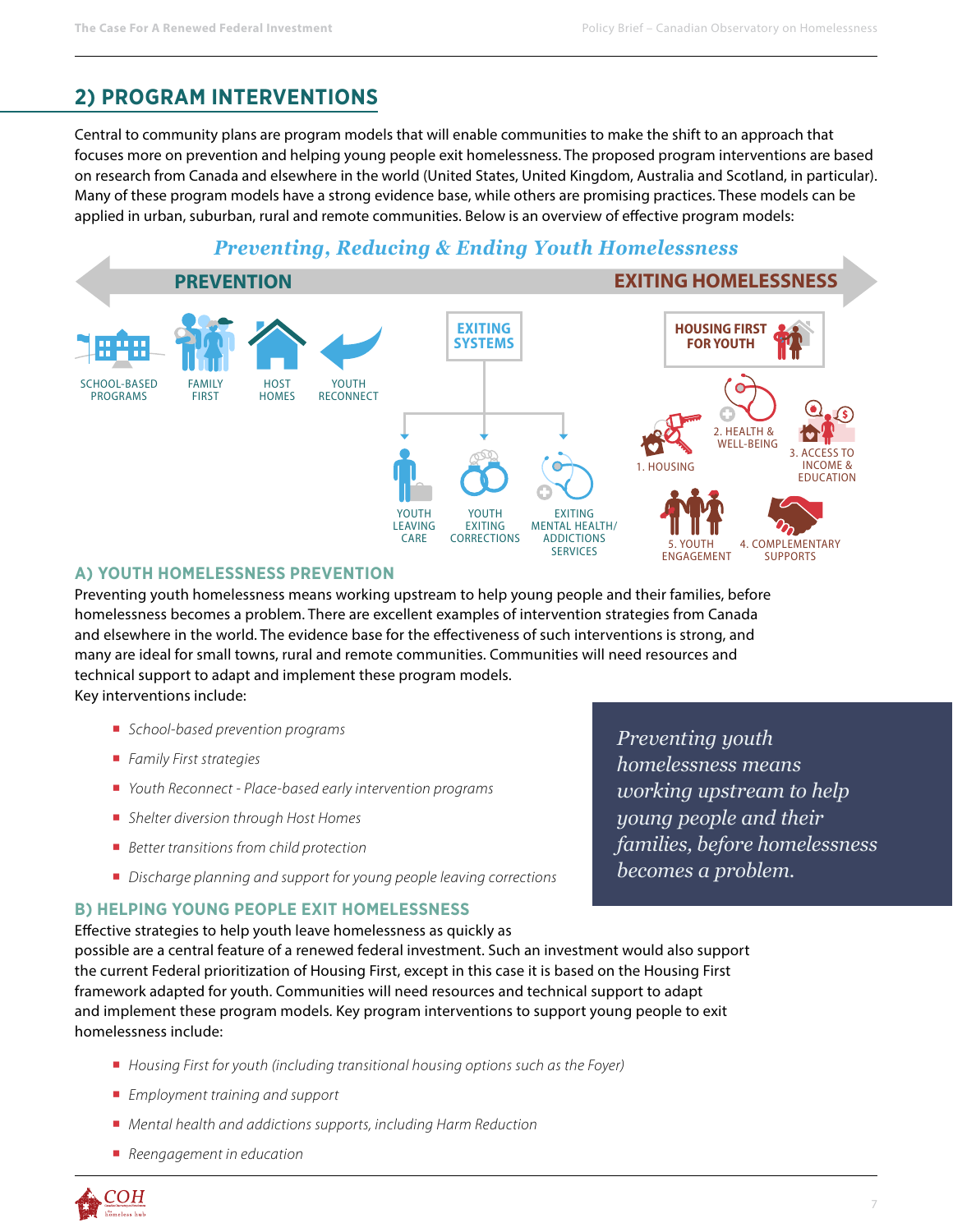The development of program models to prevent and exit homelessness will provide the Homelessness Partnering Strategy opportunities to engage in strategic partnerships with other Federal ministries (Justice, Employment, Immigration, Indigenous and Northern Affairs, etc.), with Provincial governments, the research community and non-governmental organizations. We recommend a funding stream for piloting these different models (the number of communities / programs to be determined in discussions with other federal ministerial partners). Again there is an opportunity to build a strong evidence base and leverage community experience to support other communities to adapt these successful models.

#### **C) PREVENTION/REHOUSING INNOVATION FUND**

Many Canadian communities are implementing innovative models of youth homelessness prevention, and strategies to re-house and support youth. These interventions are 'promising practices' for which there may not yet be a strong evidence base. However, funding should nevertheless be made available to support such innovation, with additional funds to support rigorous third party evaluation that will demonstrate program model success and enable scaling out. Areas where we need innovative approaches include supports for young people leaving care and corrections, for instance. This fund could also be used to encourage place-based interventions that foster sectoral collaboration. We recommend funding 11 community innovations annually.

#### **3) SUPPORT FOR INDIGENOUS YOUTH**

It should be noted that Indigenous youth, who are overrepresented in the youth homelessness population, face additional challenges because of the legacy of colonialism and racism in Canada. While a consideration of the needs of Indigenous youth should run through all planning and program activities, it is also important to support the development of Indigenous-led interventions. A funding stream that provides support for Indigenous-focused and -led programs to prevent, reduce and end youth homelessness should be made available, and all communities engaging in broader strategies should be expected to address the needs of this population in their planning.

#### **4) KNOWLEDGE DEVELOPMENT**

For youth homelessness planning, as well as many of the program interventions above there is an emerging, and in some cases established knowledge base to support the more robust development of program

*While a consideration of the needs of Indigenous youth should run through all planning and program activities that address youth homelessness, it is also important to support the development of Indigenousled interventions.* 

model frameworks and technical support to enable community adaptation and implementation. In addition, the existence of the HPS-funded Community Workspace on Homelessness for the sector, will provide a platform for the development of knowledge sharing and a community of practice.

Historically, HPS has invested in research and resource development to support its strategies to address homelessness through the Homelessness Knowledge Development program. Additional funds should be added to this program to develop knowledge and resources that support the federal government's youth homelessness strategy.

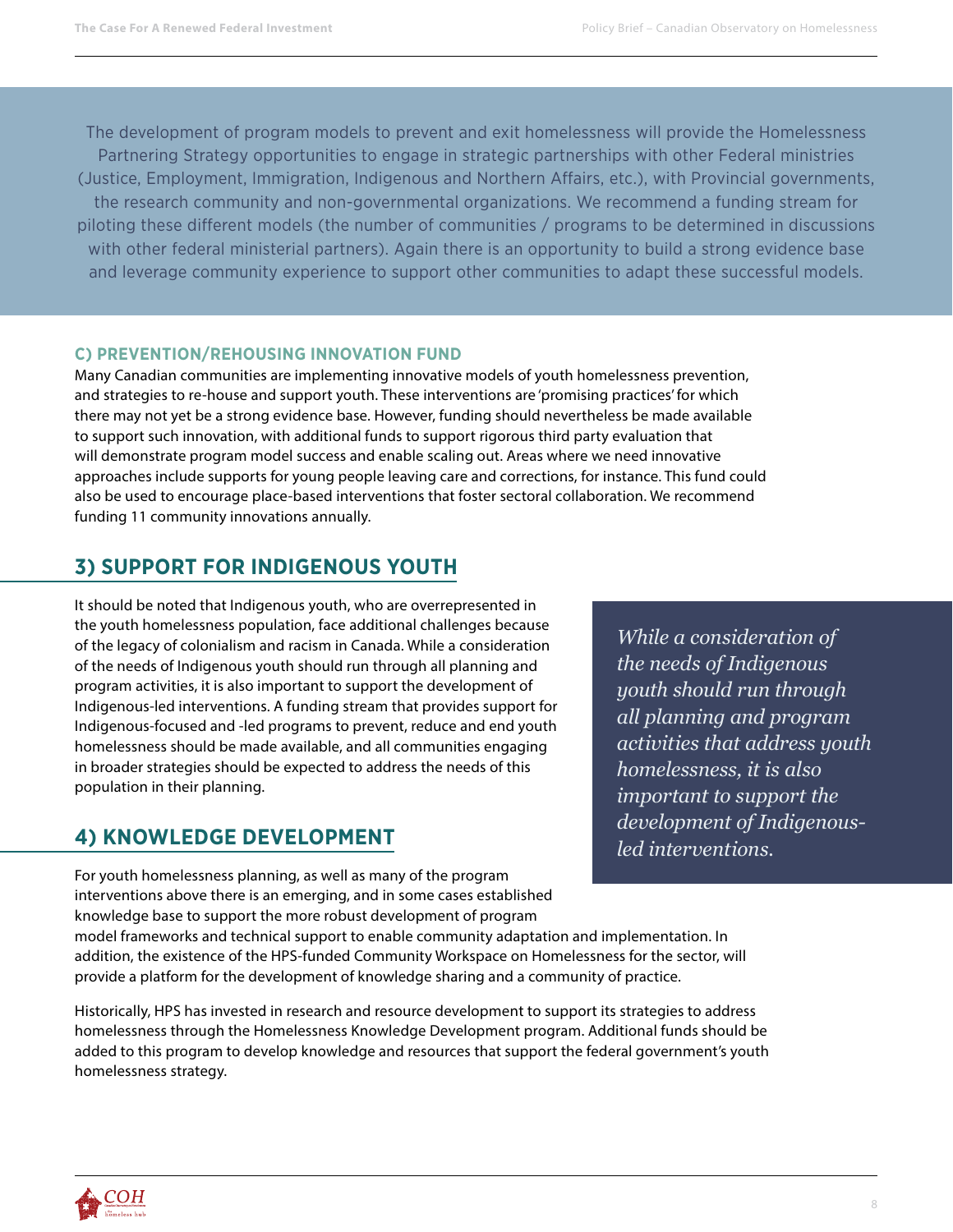#### **5) FEDERAL/PROVINCIAL/TERRITORIAL YOUTH HOMELESSNESS PLANNING TABLE**

Federal leadership, direction and investment on the issue of youth homelessness can yield significant policy and practice changes provincially and territorially. This will create the context for greater alignment of policy and funding, sharing of practices and creating a pan-Canadian strategy. This could be a cost neutral partnership that will continue to inform the Federal agenda and open doors for more provincial, territorial and community action in the area of youth homelessness. To achieve maximum impact, Provincial and Territorial governments should be expected to match the Federal investment in order to access funding.

Done well, a strategy to prevent, reduce and end youth homelessness will impact on the broader homelessness problem, and help the Federal government achieve its goal of reducing homelessness in Canada. An investment that prioritizes the prevention and reduction of youth homelessness will also reduce the likelihood that young people who *A federal partnership with provincial and territorial governments will help communities achieve impact.*

are homeless become the chronically homeless adults of the future. By supporting healthy transitions into adulthood, participation in education and community engagement, we are investing in health and wellbeing, enhanced employability, and reduced risk that young people will rely on benefits and supports as they age. This longer-term return on investment is potentially quite considerable, will improve the lives of young people across the country, and strengthen Canadian families and communities.

#### **REINVESTING IN ADDRESSING YOUTH HOMELESSNESS, WHAT WILL IT COST?**

 In the early days of the National Homelessness Initiative (2000-2003), the Government of Canada had a youth homelessness stream funded on an annual basis at \$26.5M. In the United States, the annual expenditure on youth homelessness is \$38M (in Canadian dollars and adjusted for population size).

The scope of a new Federal program to support community strategies to prevent, reduce and end youth homelessness has been outlined above. The recent Federal budget (2016) provided increases of over \$50M to the Homeless Partnering Strategy over each of the next two years. This gives HPS some flexibility in considering new investments. We suggest a renewed and strategic investment of \$16.5M targeted to supporting communities to prevent and end youth homelessness. Funds will be used to directly support community strategic planning and program implementation. Overall project planning and coordination are also an important associated cost consideration. In order to identify the scope of the Federal investment to support this initiative, the different activities have been costed out (see Appendix A for details).

**PROPOSED ANNUAL INVESTMENT IN ADDRESSING YOUTH HOMELESSNESS THROUGH THE HOMELESSNESS PARTNERING STRATEGY**

## \$16.5 Million

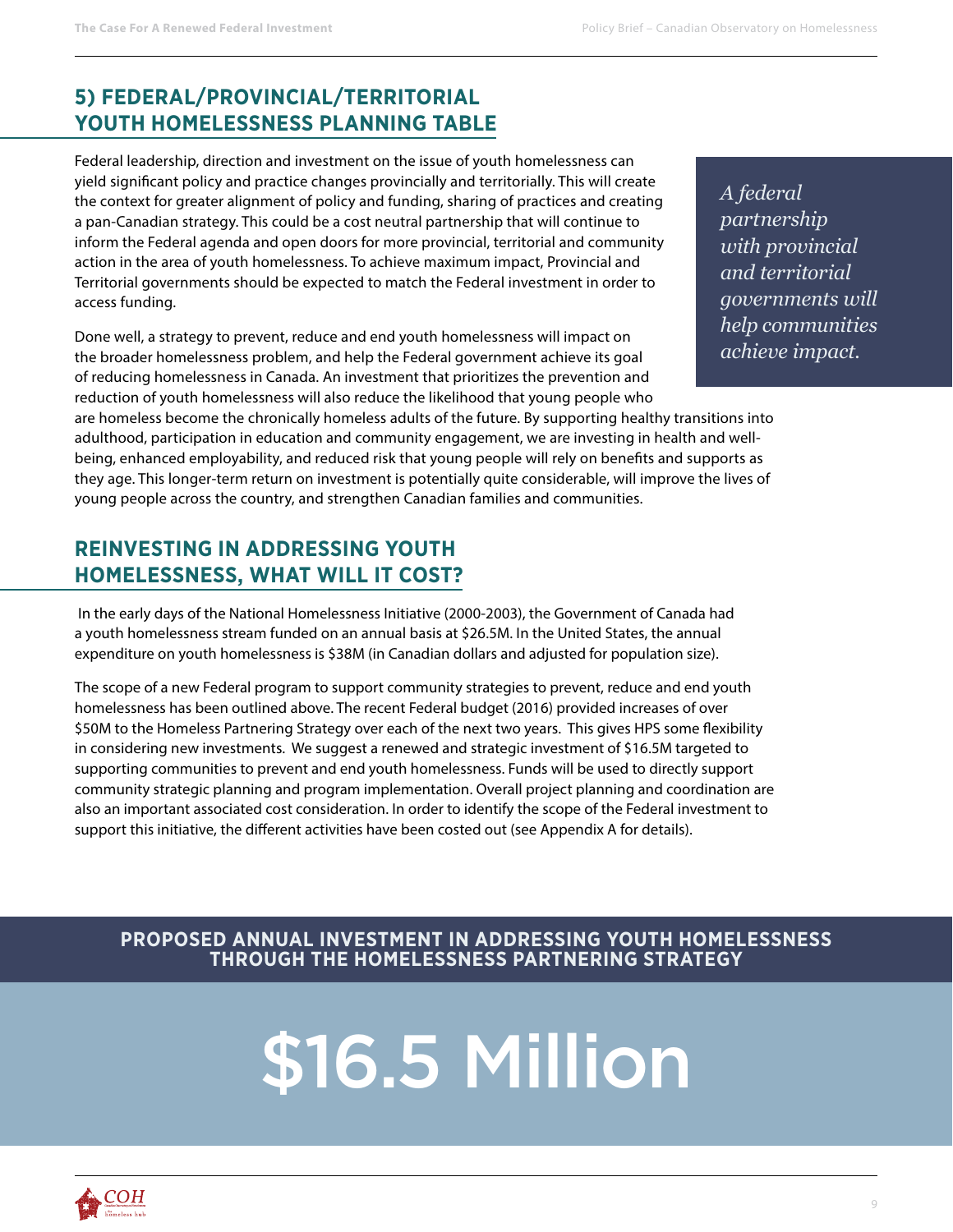## **For More Information, Contact**



#### **STEPHEN GAETZ,**

DIRECTOR OF THE CANADIAN OBSERVATORY ON HOMELESSNESS 736.2100 EXT. 20050 [SGAETZ@EDU.YORKU.CA](mailto:sgaetz%40edu.yorku.ca?subject=)

The Canadian Observatory on Homelessness (COH) is a non-profit, non-partisan research institute that is committed to conducting and mobilizing research so as to contribute to real and sustainable solutions to homelessness. We work together as a group of researchers, service providers, policy and decision makers, people with lived experience of homelessness, as well as graduate and undergraduate students from across Canada with a passion for social justice issues and a desire to solve homelessness in our communities. The COH undertakes an ambitious program of research that includes local, provincial and national monitoring activities, as well as original research that not only contributes to the scholarship on homelessness, but enhances the impact of research on solutions to homelessness by establishing an evidence base and knowledge mobilization strategy.



**MELANIE REDMAN,** EXECUTIVE DIRECTOR OF A WAY HOME [MREDMAN@AWAYHOME.CA](mailto:mredman%40awayhome.ca?subject=)

A Way Home is a coalition of national organizations dedicated to preventing, reducing and ending youth homelessness in Canada. Ending youth homelessness means doing things differently. A Way Home promotes effective strategies that shift the focus away from an emergency response to one of prevention. We also advocate for moving youth who do become homeless into supportive housing as rapidly as possible, in a safe and planned way. This can only be done through effective community planning, service integration, and the alignment of strategies and resources for maximum impact at the national, provincial, territorial, and community levels. Founding members include Raising the Roof, Canadian Observatory on Homelessness, Canadian Alliance to End Homelessness, Canadian Housing & Renewal Association, Egale Canada Human Rights Trust, and the National Learning Community on Youth Homelessness.

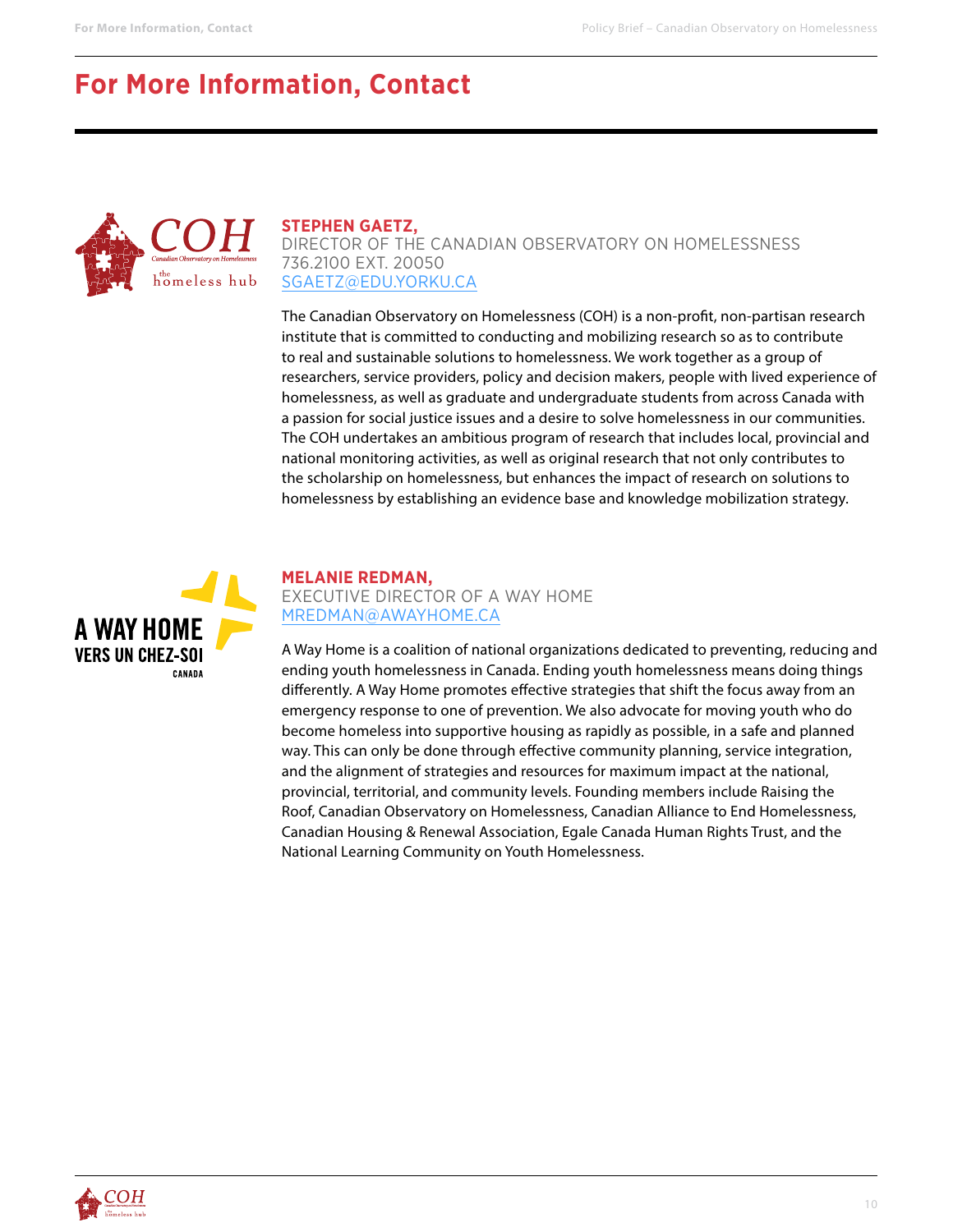## **Appendix A - Budget**

|                                                  | <b>YEAR1</b> | <b>YEAR 2</b> | <b>YEAR 3</b> | <b>YEAR 4</b> | <b>YEAR 5</b> |
|--------------------------------------------------|--------------|---------------|---------------|---------------|---------------|
| <b>HPS PROGRAM ADMINISTRATION</b>                | \$400,000    | \$400,000     | \$400,000     | \$400,000     | \$400,000     |
|                                                  |              |               |               |               |               |
| 1. COMMUNITY PLANNING                            |              |               |               |               |               |
| Coordination, administration & technical support | \$578,000    | \$578,000     | \$578,000     | \$578,000     | \$578,000     |
| Evaluation                                       | \$200,000    | \$200,000     | \$200,000     | \$200,000     | \$200,000     |
| First ten communities                            | \$1,000,000  | \$1,000,000   |               |               |               |
| Second ten communities                           |              | \$1,000,000   | \$1,000,000   |               |               |
| Third ten communities                            |              |               | \$1,000,000   | \$1,000,000   |               |
| Fourth ten communities                           |              |               |               | \$1,000,000   | \$1,000,00    |
| <b>2. PROGRAM INTERVENTIONS</b>                  |              |               |               |               |               |
| Coordination, administration & technical support | \$450,000    | \$450,000     | \$450,000     | \$450,000     | \$450,000     |
| Evaluation                                       | \$300,000    | \$300,000     | \$300,000     | \$300,000     | \$300,000     |
| A) YOUTH HOMELESSNESS PREVENTION                 |              |               |               |               |               |
| i) School-based interventions                    | \$500,000    | \$500,000     | \$500,000     | \$500,000     | \$500,000     |
| ii) Family first strategy                        | \$500,000    | \$500,000     | \$500,000     | \$500,000     | \$500,000     |
| iii) Youth Reconnect                             | \$500,000    | \$500,000     | \$500,000     | \$500,000     | \$500,000     |
| iv) Shelter Diversion through host home          | \$500,000    | \$500,000     | \$500,000     | \$500,000     | \$500,000     |
| v) Better transitions from child protection      | \$500,000    | \$500,000     | \$500,000     | \$500,000     | \$500,000     |
| vi) Discharge planning from corrections          | \$500,000    | \$500,000     | \$500,000     | \$500,000     | \$500,000     |
|                                                  |              |               |               |               |               |
| <b>B) HELPING YOUNG PEOPLE EXIT HOMELESSNESS</b> |              |               |               |               |               |
| i) Housing First for Youth                       | \$3,000,000  | \$3,000,000   | \$3,000,000   | \$3,000,000   | \$3,000,000   |
| ii) Employment training and support              | \$500,000    | \$500,000     | \$500,000     | \$500,000     | \$500,000     |
| iii) Mental health supports                      | \$500,000    | \$500,000     | \$500,000     | \$500,000     | \$500,000     |
| iv) Reengagement with education                  | \$500,000    | \$500,000     | \$500,000     | \$500,000     | \$500,000     |
| C) PREVENTION/REHOUSING INNOVATION FUND          |              |               |               |               |               |
| Program Funding                                  | \$2,750,000  | \$2,700,000   | \$2,700,000   | \$2,700,000   | \$2,700,000   |
| Evaluation                                       | \$330,000    | \$300,000     | \$300,000     | \$300,000     | \$300,000     |
| <b>3. SUPPORT FOR INDIGENOUS YOUTH</b>           | \$1,500,000  | \$1,500,000   | \$1,500,000   | \$1,500,000   | \$1,500,000   |
| <b>4. KNOWLEDGE DEVELOPMENT</b>                  | \$500,000    | \$500,000     | \$500,000     | \$500,000     | \$500,000     |
| 5. FEDERAL/PROVINCIAL/TERRITORIAL TABLE          | \$100,000    | \$100,000     | \$100,000     | \$100,000     | \$100,000     |
| <b>TOTAL:</b>                                    | \$15,508,000 | \$16,528,000  | \$16,528,000  | \$16,528,000  | \$15,528,000  |

For details, contact the Canadian Observatory on Homelessness at [thehub@edu.yorku.ca.](mailto:thehub%40edu.yorku.ca?subject=)